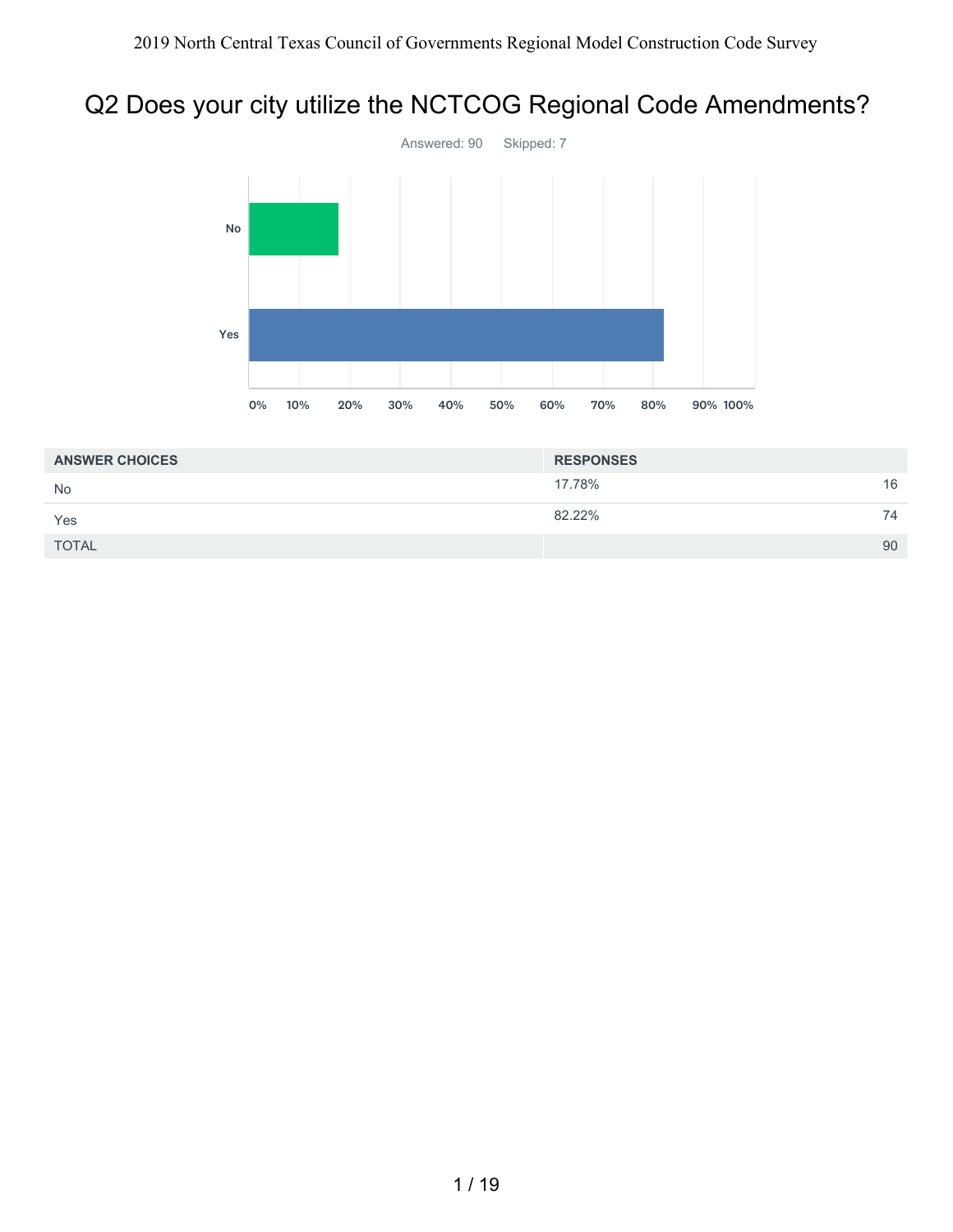# Q3 Does your city typically adopt NCTCOG's recommended amendments as published?



| <b>ANSWER CHOICES</b>                                                                | <b>RESPONSES</b> |    |
|--------------------------------------------------------------------------------------|------------------|----|
| Yes                                                                                  | 48.31%           | 43 |
| No, our city makes amendments to the NCTCOG recommended amendments prior to adoption | 51.69%           | 46 |
| <b>TOTAL</b>                                                                         |                  | 89 |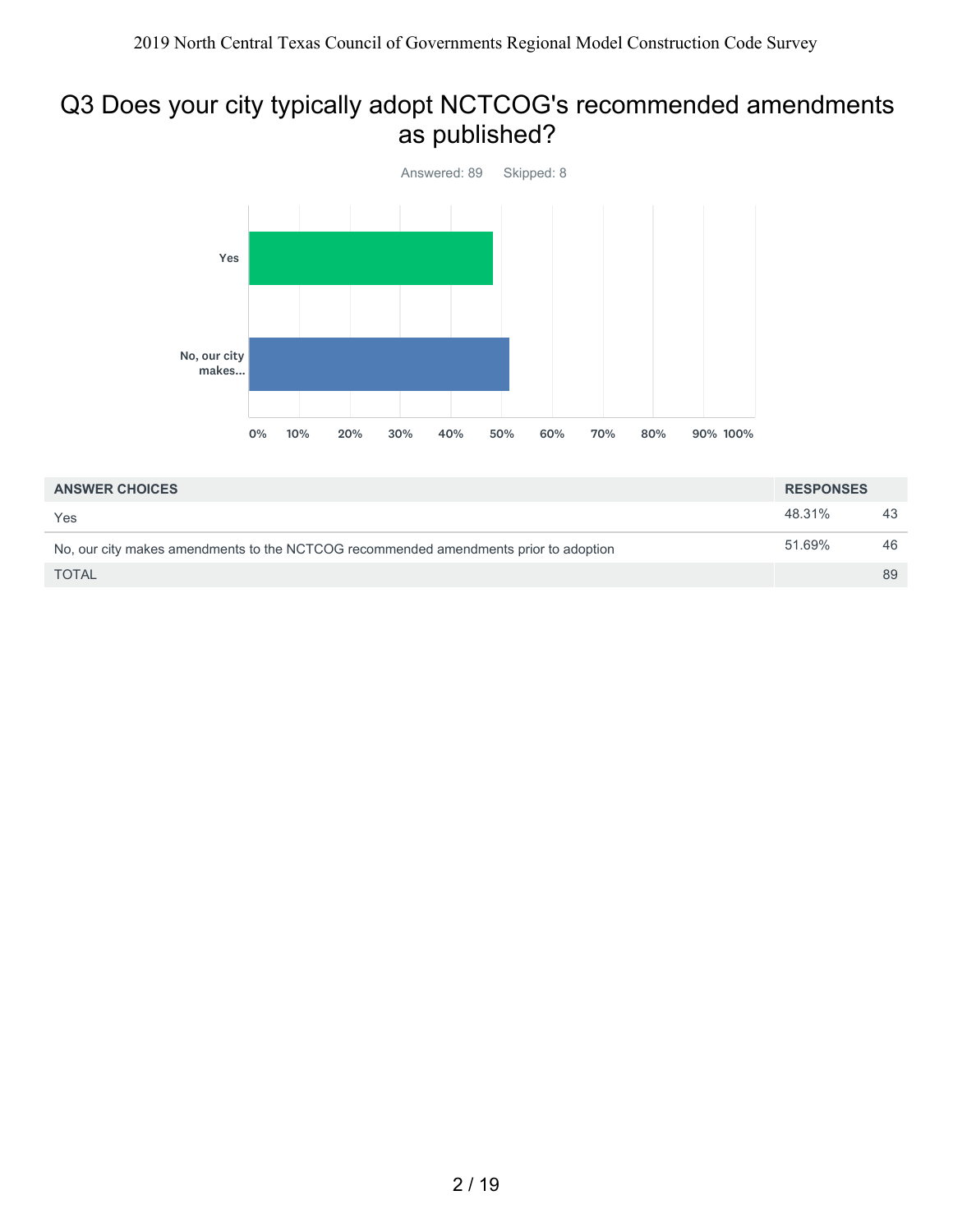# Q4 Indicate the year of the code your city has most recently adopted. (Choose all that apply.)

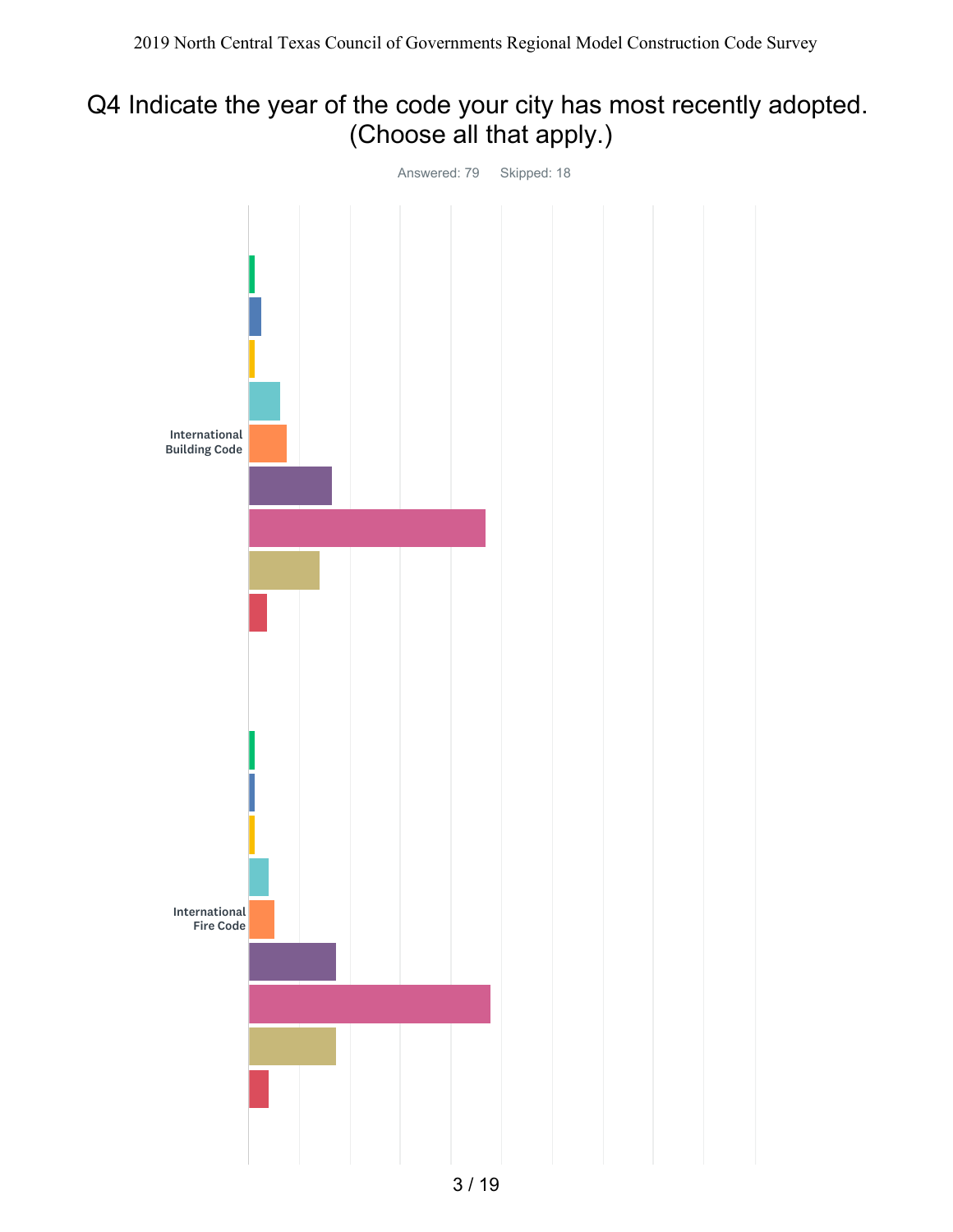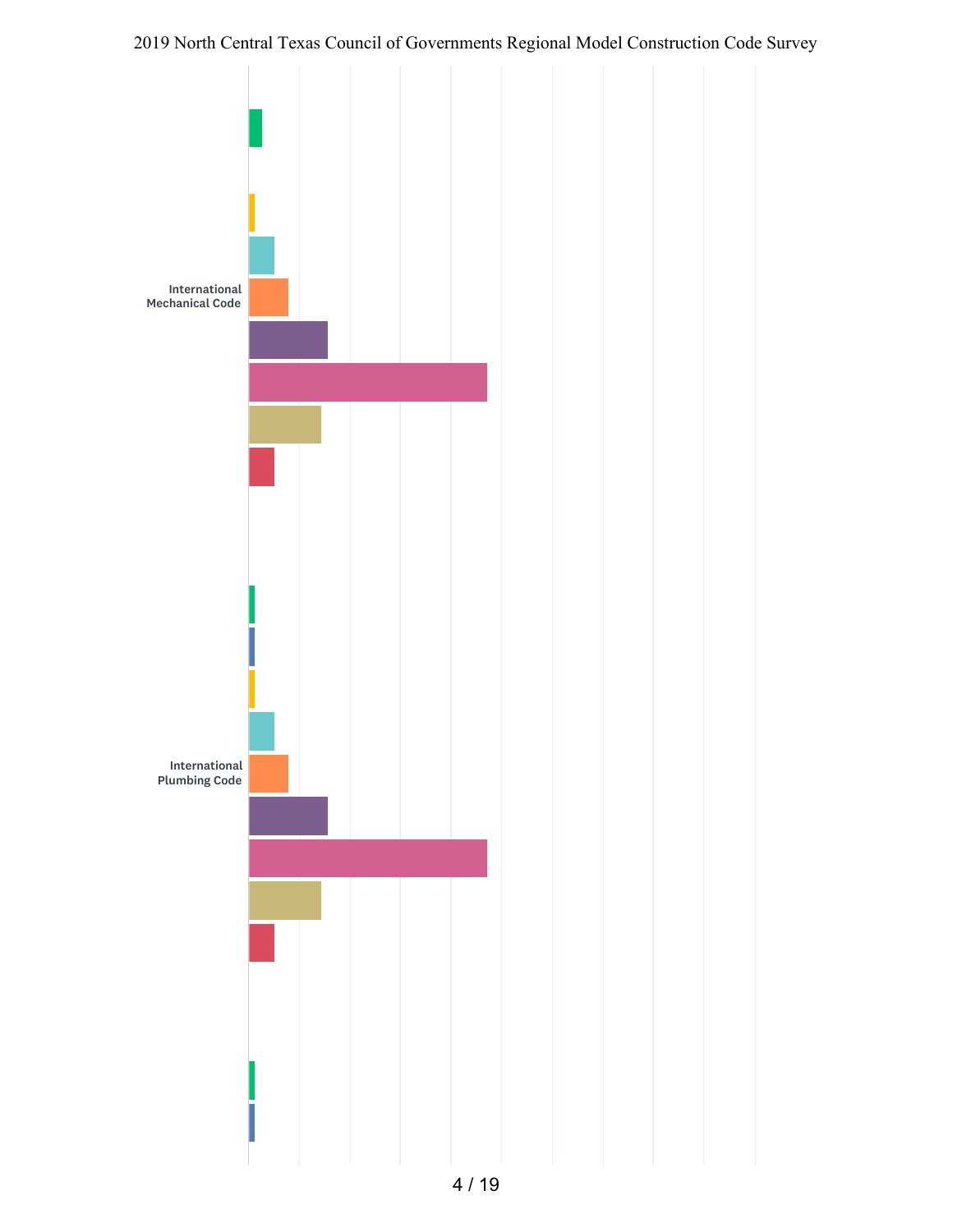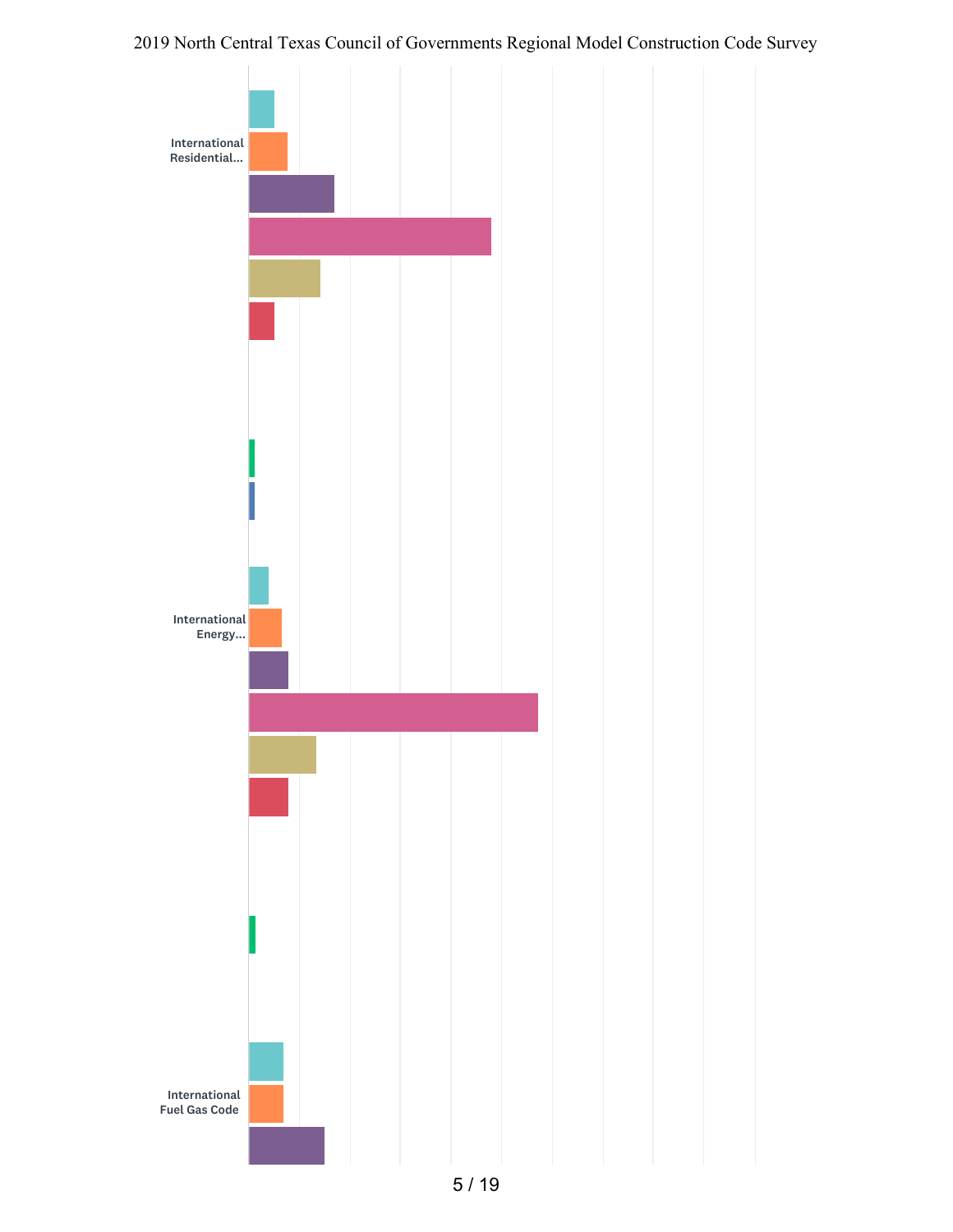

6 / 19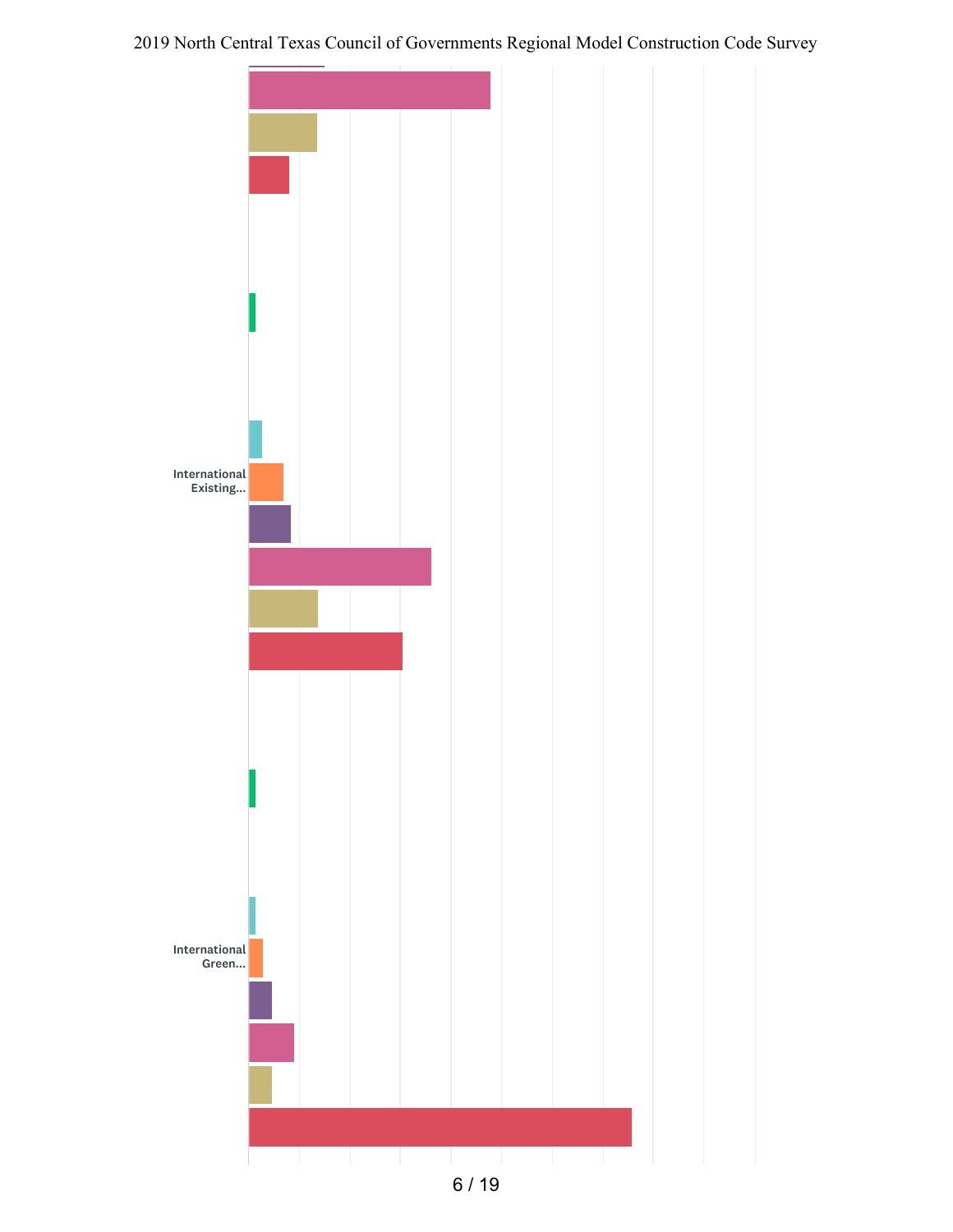

**2009** 2012

| Older than 2000 |      | 2000 | 2003        | 2006 |
|-----------------|------|------|-------------|------|
| 12015           | 2018 |      | Not Adopted |      |

|                                                         | <b>OLDER</b><br><b>THAN 2000</b> | 2000                 | 2003                 | 2006                    | 2009       | 2012         | 2015         | 2018         | <b>NOT</b><br><b>ADOPTED</b> | <b>TOTAL</b> |
|---------------------------------------------------------|----------------------------------|----------------------|----------------------|-------------------------|------------|--------------|--------------|--------------|------------------------------|--------------|
| International Building<br>Code                          | 1.27%                            | 2.53%<br>2           | 1.27%                | 6.33%<br>5              | 7.59%<br>6 | 16.46%<br>13 | 46.84%<br>37 | 13.92%<br>11 | 3.80%<br>3                   | 79           |
| International Fire Code                                 | 1.33%                            | 1.33%                | 1.33%                | 4.00%<br>3              | 5.33%<br>4 | 17.33%<br>13 | 48.00%<br>36 | 17.33%<br>13 | 4.00%<br>3                   | 75           |
| International Mechanical<br>Code                        | 2.63%<br>2                       | $0.00\%$<br>0        | 1.32%                | 5.26%<br>4              | 7.89%<br>6 | 15.79%<br>12 | 47.37%<br>36 | 14.47%<br>11 | 5.26%<br>4                   | 76           |
| International Plumbing<br>Code                          | 1.32%                            | 1.32%                | 1.32%                | 5.26%<br>4              | 7.89%<br>6 | 15.79%<br>12 | 47.37%<br>36 | 14.47%<br>11 | 5.26%<br>4                   | 76           |
| International Residential<br>Code                       | 1.30%                            | 1.30%                | $0.00\%$<br>$\Omega$ | 5.19%<br>4              | 7.79%<br>6 | 16.88%<br>13 | 48.05%<br>37 | 14.29%<br>11 | 5.19%<br>4                   | 77           |
| <b>International Energy</b><br><b>Conservation Code</b> | 1.33%                            | 1.33%<br>1           | $0.00\%$<br>0        | 4.00%<br>3              | 6.67%<br>5 | 8.00%<br>6   | 57.33%<br>43 | 13.33%<br>10 | 8.00%<br>6                   | 75           |
| <b>International Fuel Gas</b><br>Code                   | 1.37%                            | $0.00\%$<br>$\Omega$ | $0.00\%$<br>$\Omega$ | 6.85%<br>5              | 6.85%<br>5 | 15.07%<br>11 | 47.95%<br>35 | 13.70%<br>10 | 8.22%<br>6                   | 73           |
| International Existing<br><b>Building Code</b>          | 1.39%                            | $0.00\%$<br>$\Omega$ | $0.00\%$<br>0        | 2.78%<br>$\overline{2}$ | 6.94%<br>5 | 8.33%<br>6   | 36.11%<br>26 | 13.89%<br>10 | 30.56%<br>22                 | 72           |
| <b>International Green</b><br><b>Construction Code</b>  | 1.52%                            | $0.00\%$<br>$\Omega$ | $0.00\%$<br>$\Omega$ | 1.52%                   | 3.03%<br>2 | 4.55%<br>3   | 9.09%<br>6   | 4.55%<br>3   | 75.76%<br>50                 | 66           |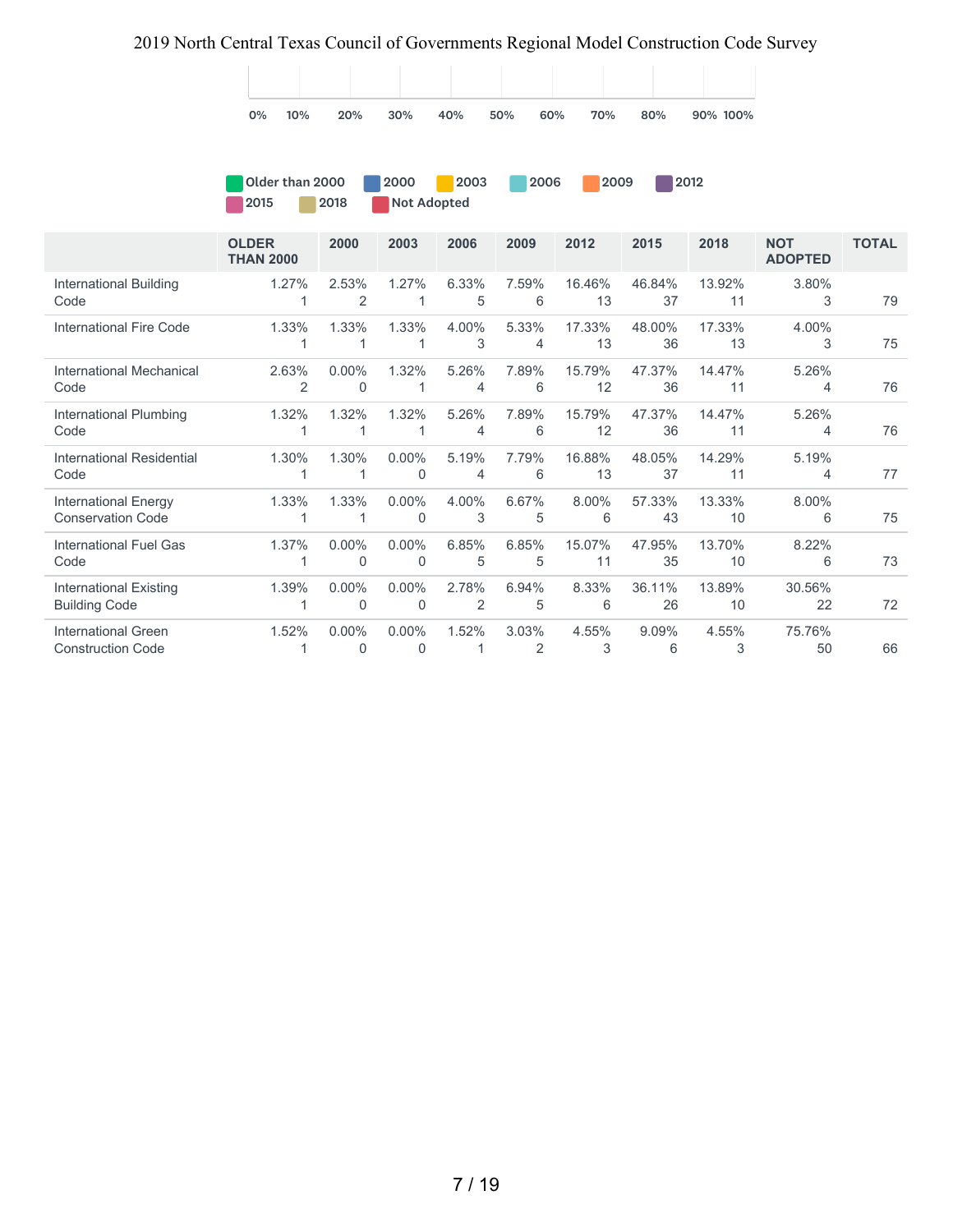## Q5 Indicate the year of the code your city has most recently adopted.

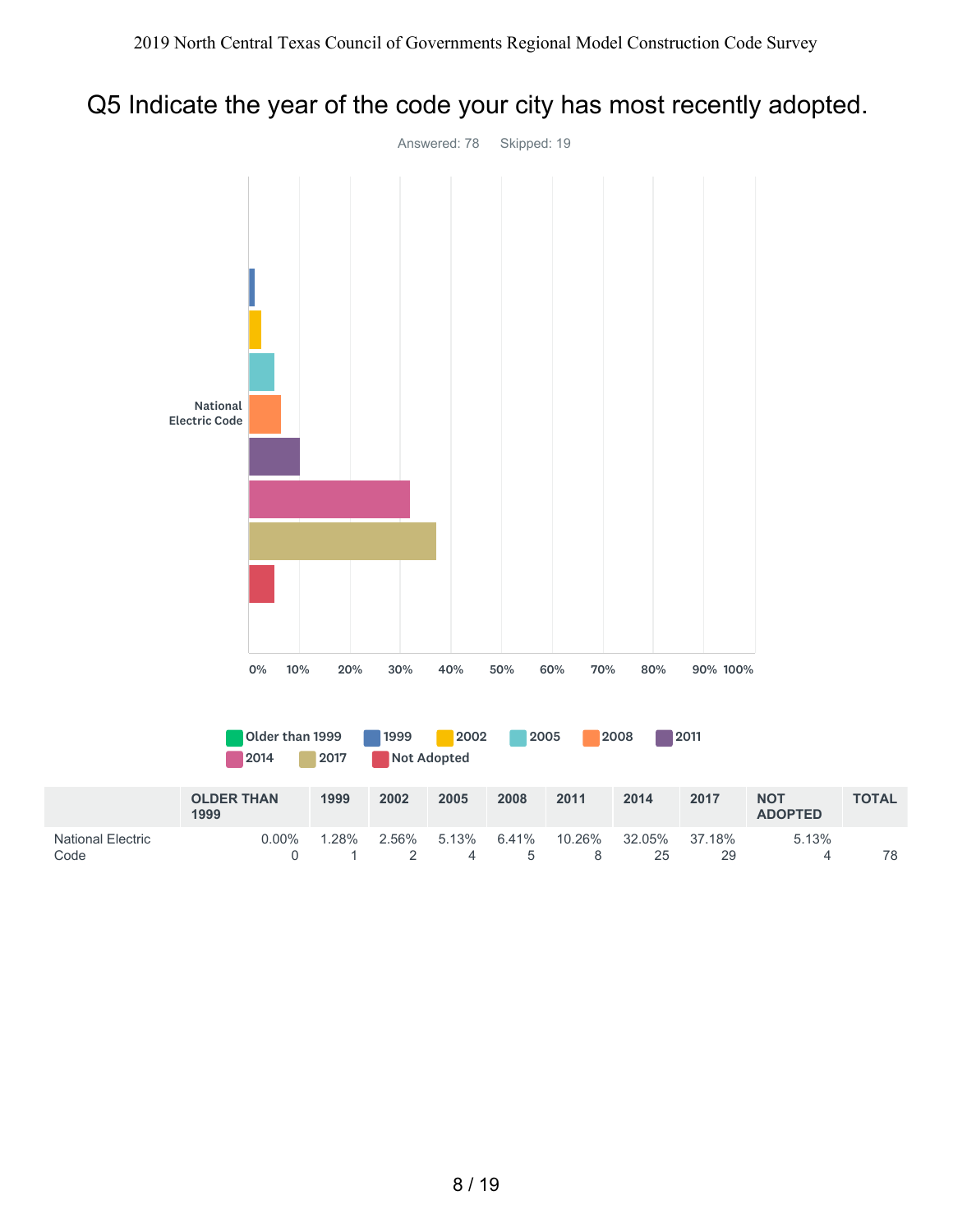

|  |  | Q6 What is your city's code adoption schedule? |  |
|--|--|------------------------------------------------|--|
|--|--|------------------------------------------------|--|

| <b>ANSWER CHOICES</b>    | <b>RESPONSES</b> |                |
|--------------------------|------------------|----------------|
| Every 3 years            | 20.25%           | 16             |
| Every 6 years            | 17.72%           | 14             |
| No set time for adoption | 56.96%           | 45             |
| Other, please specify:   | 5.06%            | $\overline{4}$ |
| <b>TOTAL</b>             |                  | 79             |

| #             | <b>OTHER, PLEASE SPECIFY:</b>                            | <b>DATE</b>       |
|---------------|----------------------------------------------------------|-------------------|
|               | As new codes come out                                    | 3/5/2019 11:37 AM |
| $\mathcal{P}$ | Between 3 to 5 years                                     | 3/4/2019 2:38 PM  |
| 3             | $3 - 6$ years                                            | 3/1/2019 2:45 PM  |
| 4             | It will be every three years - adopting 2018 this spring | 2/8/2019 8:49 AM  |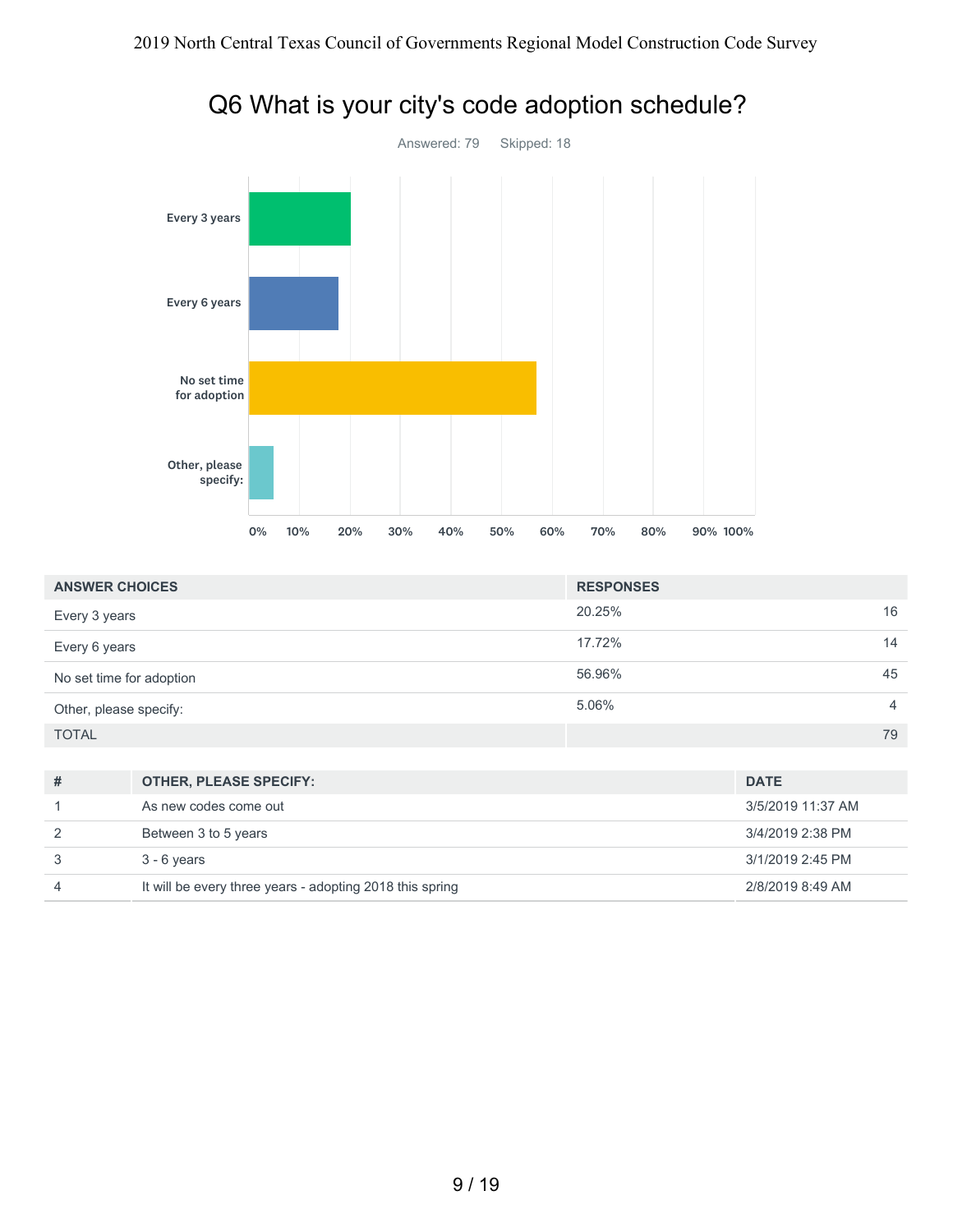Q7 Does your city adopt Option A amendments or an Option B amendment?Option A and B AmendmentsPlease note that as there is a wide range in firefighting philosophies/capabilities of cities across the region, OPTION "A" and OPTION "B" are provided in the NCTCOG recommended amendments to the International Building Code and the International Fire Code. The requirements of Option A amendments are less stringent in general, and this option is typically selected by cities with enhanced firefighting resources available to handle large incidents quickly. Option B amendments are generally more stringent, especially regarding sprinklers, high rises, etc., and are typically selected by cities choosing proactive code amendments to mitigate fire events. Jurisdictions should choose one or the other based on their firefighting philosophies/capabilities when adopting code amendments. For additional information regarding Option A and Option B Amendments, please review the following:Click here and review the International Building Code amendments for Section 202 (p. 4), Section 903.2.11 (p. 9), and Section 3006.2 (p. 20).Click here and review the International Fire Code amendments for Section 202 (p.2-3) and Section 903.2.11 (p. 15-16).



| <b>ANSWER CHOICES</b> | <b>RESPONSES</b> |    |
|-----------------------|------------------|----|
| Option A Amendments   | 19.48%           | 15 |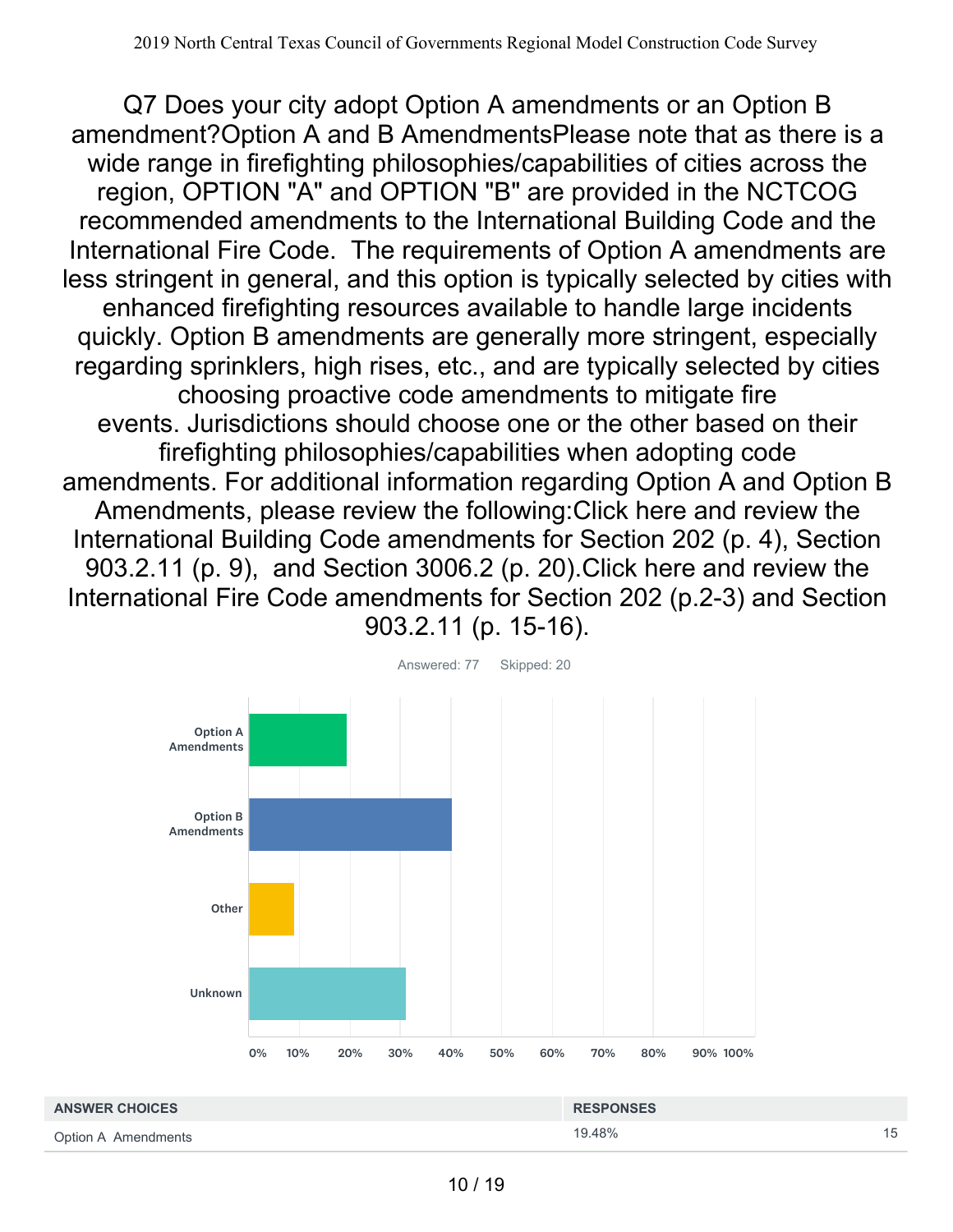| <b>Option B Amendments</b> | 40.26% | 31 |
|----------------------------|--------|----|
| Other                      | 9.09%  |    |
| Unknown                    | 31.17% | 24 |
| <b>TOTAL</b>               |        | 77 |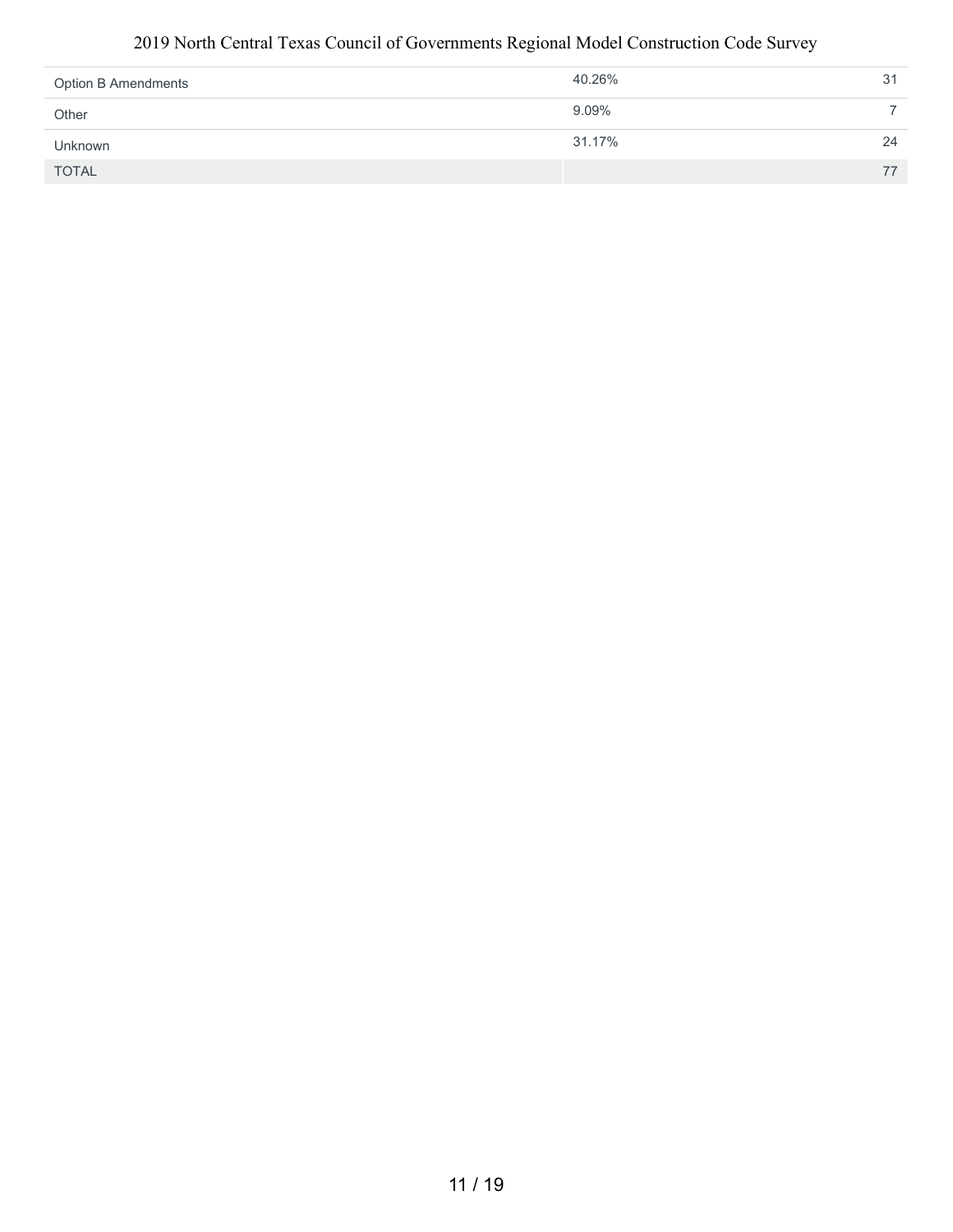### Q8 If you have not adopted the most recent version of the codes, please indicate why. (Choose all that apply.)



| <b>ANSWER CHOICES</b>        |                                                                                                          | <b>RESPONSES</b>   |                |
|------------------------------|----------------------------------------------------------------------------------------------------------|--------------------|----------------|
|                              | Lack of staff support to adopt, implement, or enforce the code                                           | 29.82%             | 17             |
|                              | Lack of technical knowledge to adopt, implement, or enforce the code                                     | 7.02%              | $\overline{4}$ |
|                              | Perception of increased costs to development community                                                   | 22.81%             | 13             |
|                              | Not all codes are needed (ex: no commercial uses in city)                                                | 12.28%             | $\overline{7}$ |
| Other, please specify:       |                                                                                                          | 61.40%             | 35             |
| <b>Total Respondents: 57</b> |                                                                                                          |                    |                |
|                              |                                                                                                          |                    |                |
| #                            | <b>OTHER, PLEASE SPECIFY:</b>                                                                            | <b>DATE</b>        |                |
| 1                            | Adoption process is lengthy with staff, attorney, and council.                                           | 3/27/2019 8:14 AM  |                |
| 2                            | Unknown                                                                                                  | 3/26/2019 1:35 PM  |                |
| 3                            | As determined by city management                                                                         | 3/26/2019 1:18 PM  |                |
| 4                            | haven't decided which version to adopt                                                                   | 3/14/2019 5:09 PM  |                |
| 5                            | Have not updated our codes to most recent                                                                | 3/14/2019 10:45 AM |                |
| 6                            | There is absolutely no reason to adopt codes every 3 years, other than to make money for ICC             | 3/13/2019 11:11 AM |                |
| 7                            | We feel it is best for a Code to have been published at least 2 years prior to adoption                  | 3/13/2019 11:00 AM |                |
| 8                            | Direction of City Manager                                                                                | 3/7/2019 5:33 PM   |                |
| 9                            | Plan on adopting later this year to 2018 I-Codes                                                         | 3/7/2019 4:37 PM   |                |
| 10                           | In the process of adopting the most recent now. Usually have it adopted a year after the<br>publication. | 3/7/2019 3:54 PM   |                |
| 11                           | Too many problems that have to be addressed in new code that has not been tried                          | 3/5/2019 2:57 PM   |                |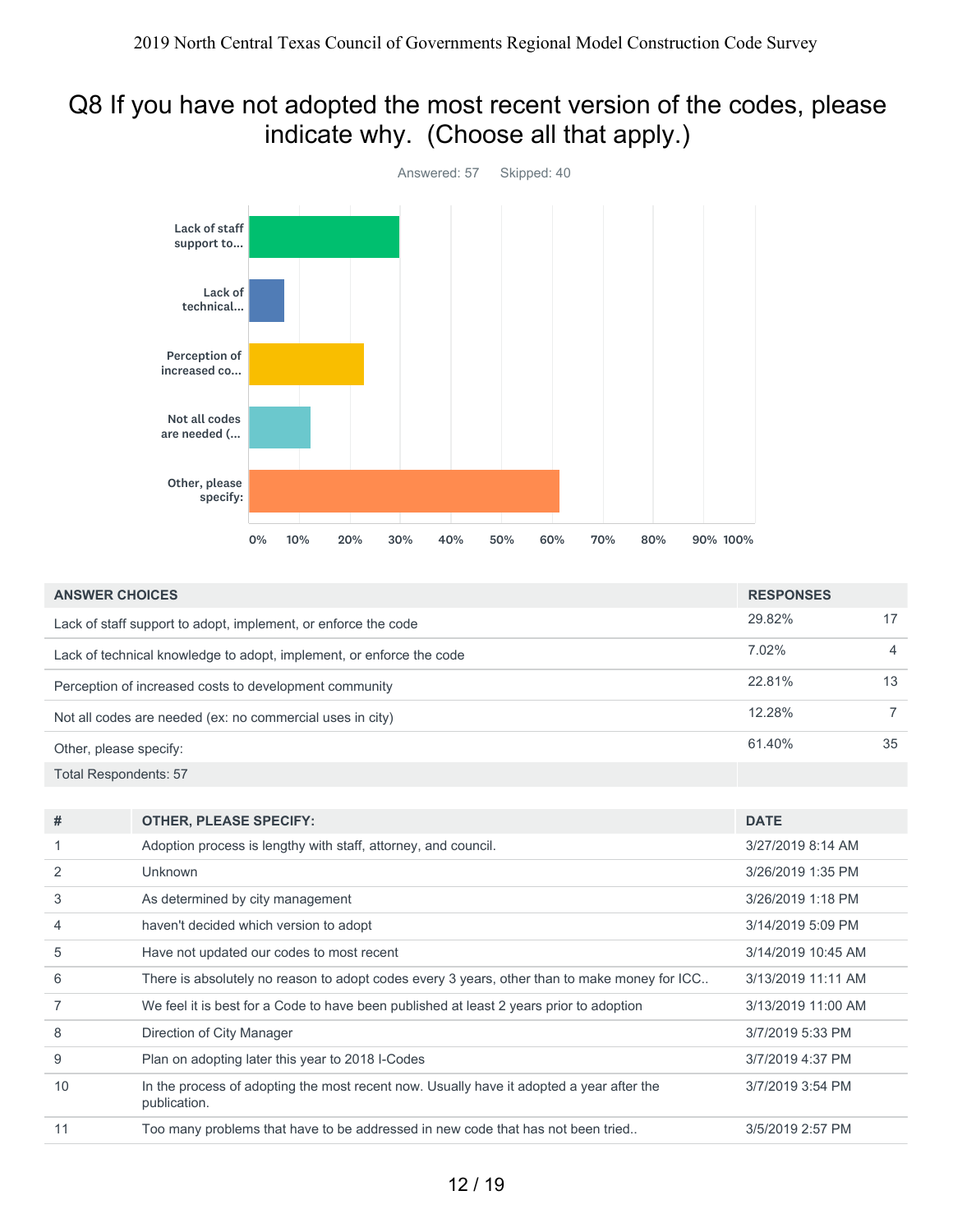| 12 | Time                                                                                                                                   | 3/5/2019 11:24 AM |
|----|----------------------------------------------------------------------------------------------------------------------------------------|-------------------|
| 13 | On schedule to adopt the 2021 codes                                                                                                    | 3/5/2019 10:50 AM |
| 14 | In process of reviewing the 2018 codes for adoption in 2020                                                                            | 3/4/2019 4:24 PM  |
| 15 | Lack of resources (Staff)                                                                                                              | 3/4/2019 2:39 PM  |
| 16 | We just adopted the 2015 Icodes in January 2019.                                                                                       | 3/4/2019 12:42 PM |
| 17 | New in position                                                                                                                        | 3/4/2019 12:12 PM |
| 18 | Fear of political issues                                                                                                               | 3/4/2019 12:04 PM |
| 19 | Will adopted in the future.                                                                                                            | 3/4/2019 8:43 AM  |
| 20 | Adopted recent codes in 2017                                                                                                           | 3/4/2019 8:30 AM  |
| 21 | Council hasn't put it up for adoption yet.                                                                                             | 3/1/2019 4:36 PM  |
| 22 | Time constraints for staff has delayed adoption.                                                                                       | 3/1/2019 3:06 PM  |
| 23 | They wanted to take it in steps                                                                                                        | 3/1/2019 2:34 PM  |
| 24 | It's only been 7 months since the last adoption. Has not been put on an agenda yet.                                                    | 3/1/2019 2:34 PM  |
| 25 | Currently in the process of writing amendments and having the city attorney review them                                                | 2/8/2019 5:35 PM  |
| 26 | Change in management structure                                                                                                         | 2/8/2019 8:50 AM  |
| 27 | Still under review                                                                                                                     | 2/7/2019 3:04 PM  |
| 28 | We are working on preparing the 2018 Codes for adoption.                                                                               | 2/7/2019 2:55 PM  |
| 29 | in process of adoption                                                                                                                 | 2/6/2019 4:19 PM  |
| 30 | Plan for 2018 adoption in the next couple of months                                                                                    | 2/6/2019 3:42 PM  |
| 31 | Staff time involved in adoption process. (we have more pressing issues)                                                                | 2/6/2019 3:30 PM  |
| 32 | This is our historical practice, and Building Official supports, due to large city costs associated with<br>updating editions of code. | 2/6/2019 3:29 PM  |
| 33 | Time and costs invovled in new code adoptions resulted in an informal agreement to adopt every<br>other code cycle.                    | 2/6/2019 2:35 PM  |
| 34 | Scheduled to adopt 2018 I-Codes in April 2019                                                                                          | 2/6/2019 2:33 PM  |
| 35 | Board and Council schedules                                                                                                            | 2/6/2019 2:28 PM  |
|    |                                                                                                                                        |                   |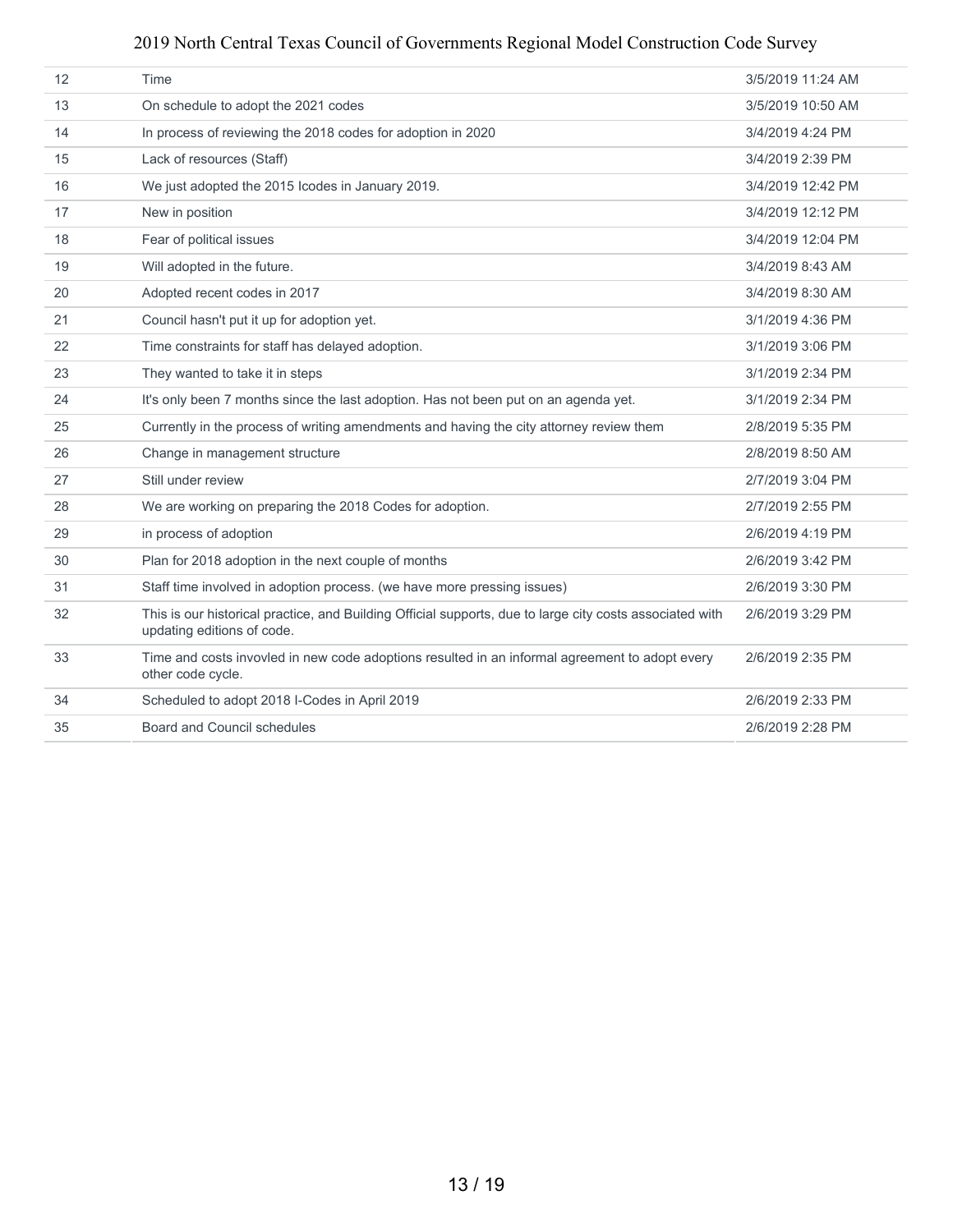# Q9 Does your city plan to adopt the 2018 International Green Construction Code (IgCC)?



| <b>ANSWER CHOICES</b> | <b>RESPONSES</b> |    |
|-----------------------|------------------|----|
| Yes                   | 16.46%           | 13 |
| <b>No</b>             | 83.54%           | 66 |
| <b>TOTAL</b>          |                  | 79 |

| #              | IF YOUR CITY DOES NOT PLAN TO ADOPT THE IGCC, PLEASE EXPLAIN WHY:                                                                                                                                        | <b>DATE</b>        |
|----------------|----------------------------------------------------------------------------------------------------------------------------------------------------------------------------------------------------------|--------------------|
| 1              | lack of staff expertise and support to adopt, implement, and enforce the code.                                                                                                                           | 3/27/2019 8:14 AM  |
| 2              | not needed, very small city                                                                                                                                                                              | 3/18/2019 4:39 PM  |
| 3              | Waiting on advice from our building official                                                                                                                                                             | 3/14/2019 5:09 PM  |
| 4              | not at this time                                                                                                                                                                                         | 3/14/2019 10:45 AM |
| 5              | Building codes should be used for life safety purposes, and not to advance social agendas. Many<br>"Green" initiatives actually require more energy/resources to implement than they supposedly<br>save. | 3/13/2019 11:11 AM |
| 6              | Not needed                                                                                                                                                                                               | 3/8/2019 9:04 AM   |
| $\overline{7}$ | Will need to do a bit more research first                                                                                                                                                                | 3/7/2019 11:37 PM  |
| 8              | Not familar with it                                                                                                                                                                                      | 3/7/2019 4:44 PM   |
| 9              | unknown at this time                                                                                                                                                                                     | 3/7/2019 4:37 PM   |
| 10             | We are a small city and do not have the personnel with training in green construction.                                                                                                                   | 3/5/2019 2:57 PM   |
| 11             | Not sure what it is                                                                                                                                                                                      | 3/5/2019 12:42 PM  |
| 12             | Approved third party review and inspections required                                                                                                                                                     | 3/5/2019 10:37 AM  |
| 13             | Perhaps when the city decides to renew all the codes                                                                                                                                                     | 3/5/2019 9:06 AM   |
| 14             | Follow The requirments of IECC                                                                                                                                                                           | 3/4/2019 2:39 PM   |
| 15             | We just adopted the 2015 Icodes in January 2019.                                                                                                                                                         | 3/4/2019 12:42 PM  |
| 16             | We will look at the 2018 codes in 2021                                                                                                                                                                   | 3/4/2019 12:21 PM  |
| 17             | Undecided. Planning to review.                                                                                                                                                                           | 3/4/2019 12:12 PM  |
| 18             | Unknown                                                                                                                                                                                                  | 3/4/2019 11:05 AM  |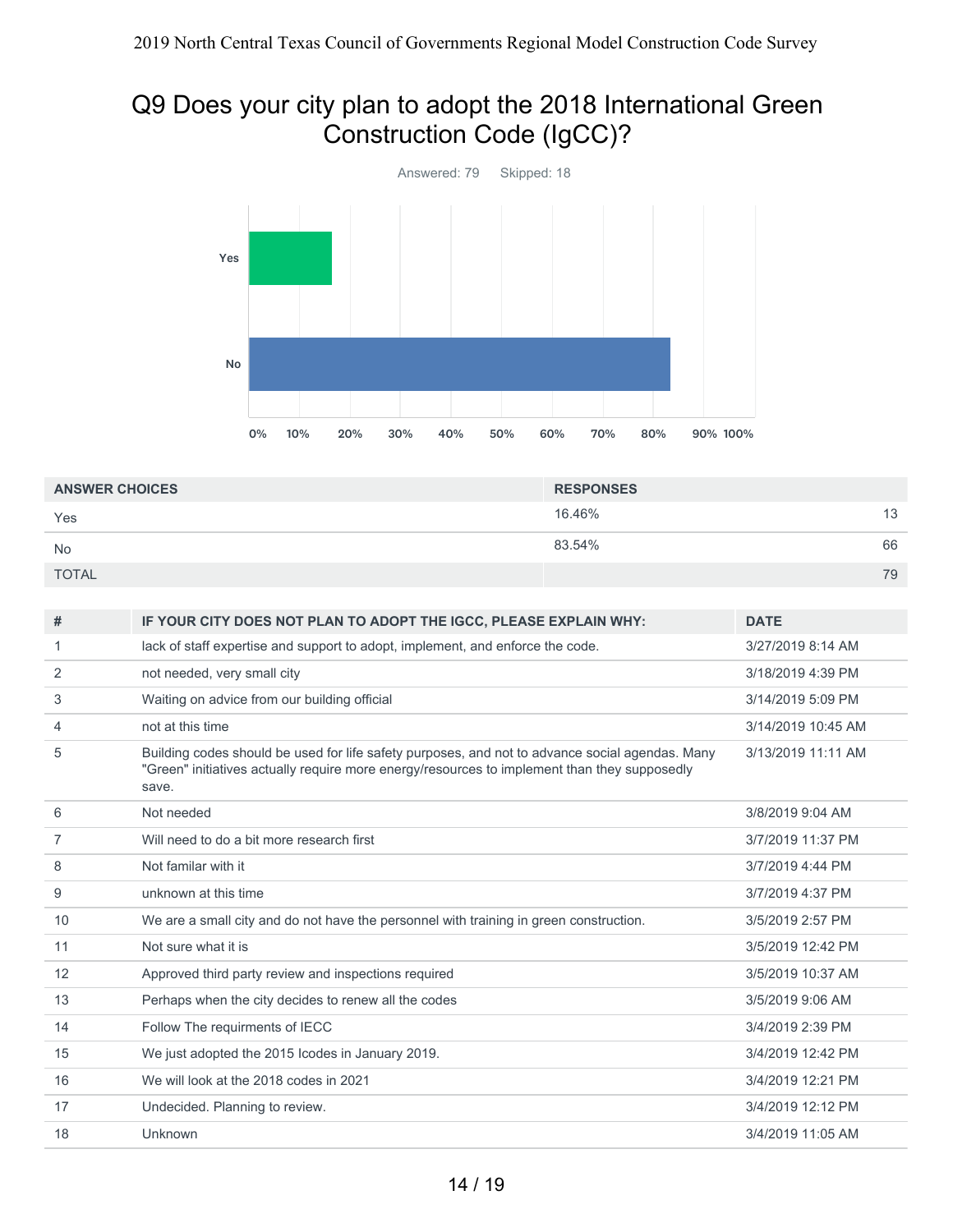| 19 | Recently adopted 2015 Building Code                                                                                                                                                                                                                                                                                                                                                                                                                                                                                                                                                                                                                                                                                                                                                                                                               | 3/1/2019 3:13 PM   |
|----|---------------------------------------------------------------------------------------------------------------------------------------------------------------------------------------------------------------------------------------------------------------------------------------------------------------------------------------------------------------------------------------------------------------------------------------------------------------------------------------------------------------------------------------------------------------------------------------------------------------------------------------------------------------------------------------------------------------------------------------------------------------------------------------------------------------------------------------------------|--------------------|
| 20 | Lack of support for advanced codes.                                                                                                                                                                                                                                                                                                                                                                                                                                                                                                                                                                                                                                                                                                                                                                                                               | 3/1/2019 3:06 PM   |
| 21 | Not sure at this time                                                                                                                                                                                                                                                                                                                                                                                                                                                                                                                                                                                                                                                                                                                                                                                                                             | 3/1/2019 2:46 PM   |
| 22 | Not sure if any time soon                                                                                                                                                                                                                                                                                                                                                                                                                                                                                                                                                                                                                                                                                                                                                                                                                         | 3/1/2019 2:34 PM   |
| 23 | We typically adopt when our inspection company does                                                                                                                                                                                                                                                                                                                                                                                                                                                                                                                                                                                                                                                                                                                                                                                               | 3/1/2019 2:34 PM   |
| 24 | We are currently under 2006 and are looking at moving up to 2015 and then begin an adoption<br>schedule that will see us one edition behind the most current.                                                                                                                                                                                                                                                                                                                                                                                                                                                                                                                                                                                                                                                                                     | 2/14/2019 10:57 AM |
| 25 | $\tilde{?}$                                                                                                                                                                                                                                                                                                                                                                                                                                                                                                                                                                                                                                                                                                                                                                                                                                       | 2/11/2019 5:47 PM  |
| 26 | Not enough plan reviewers and inspectors to enforce more regulation/codes                                                                                                                                                                                                                                                                                                                                                                                                                                                                                                                                                                                                                                                                                                                                                                         | 2/8/2019 5:35 PM   |
| 27 | Our city has chosen to allow voluntary compliance, but not mandatory.                                                                                                                                                                                                                                                                                                                                                                                                                                                                                                                                                                                                                                                                                                                                                                             | 2/8/2019 2:57 PM   |
| 28 | We are very rural & it doesn't make sense for us at this time.                                                                                                                                                                                                                                                                                                                                                                                                                                                                                                                                                                                                                                                                                                                                                                                    | 2/7/2019 4:48 PM   |
| 29 | Not under Fire Code Officials scope                                                                                                                                                                                                                                                                                                                                                                                                                                                                                                                                                                                                                                                                                                                                                                                                               | 2/6/2019 10:43 PM  |
| 30 | We see no movement or request for the IGCC in our development community. Relocating<br>companies decide on a location on many factors including cost of construction. Adoption of the<br>IGCC would create an economic disadvantage for an adopting city. However, if a company or<br>applicant wants to construct a green building they can. It is their decision to do so without being<br>mandated by the city. It is important to remember that the codes are minimum standards and the<br>International Energy Conservation Code is far and above standards 9 or even 3 years ago within<br>the scope of todays minimum standards. We have seen major corporations move to Plano in the<br>last 3 years electing to construct green buildings and solar powered utilities. The largest corporate<br>solar installation in Texas is in Plano. | 2/6/2019 3:40 PM   |
| 31 | Our Development community does not support, and city staff does not believe it necessary or<br>beneficial to either the city or development                                                                                                                                                                                                                                                                                                                                                                                                                                                                                                                                                                                                                                                                                                       | 2/6/2019 3:29 PM   |
| 32 | Unable to answer. Building Official would make that determination                                                                                                                                                                                                                                                                                                                                                                                                                                                                                                                                                                                                                                                                                                                                                                                 | 2/6/2019 2:35 PM   |
| 33 | Irrelevant code                                                                                                                                                                                                                                                                                                                                                                                                                                                                                                                                                                                                                                                                                                                                                                                                                                   | 2/6/2019 2:33 PM   |
| 34 | We have not reviewed the 2018 codes as of this date                                                                                                                                                                                                                                                                                                                                                                                                                                                                                                                                                                                                                                                                                                                                                                                               | 2/6/2019 2:32 PM   |
| 35 | We have not reseached the code enough to determine the benifits to our citizens.                                                                                                                                                                                                                                                                                                                                                                                                                                                                                                                                                                                                                                                                                                                                                                  | 2/6/2019 2:30 PM   |
| 36 | Mostly infill development, challenging to meet requirements                                                                                                                                                                                                                                                                                                                                                                                                                                                                                                                                                                                                                                                                                                                                                                                       | 2/6/2019 2:28 PM   |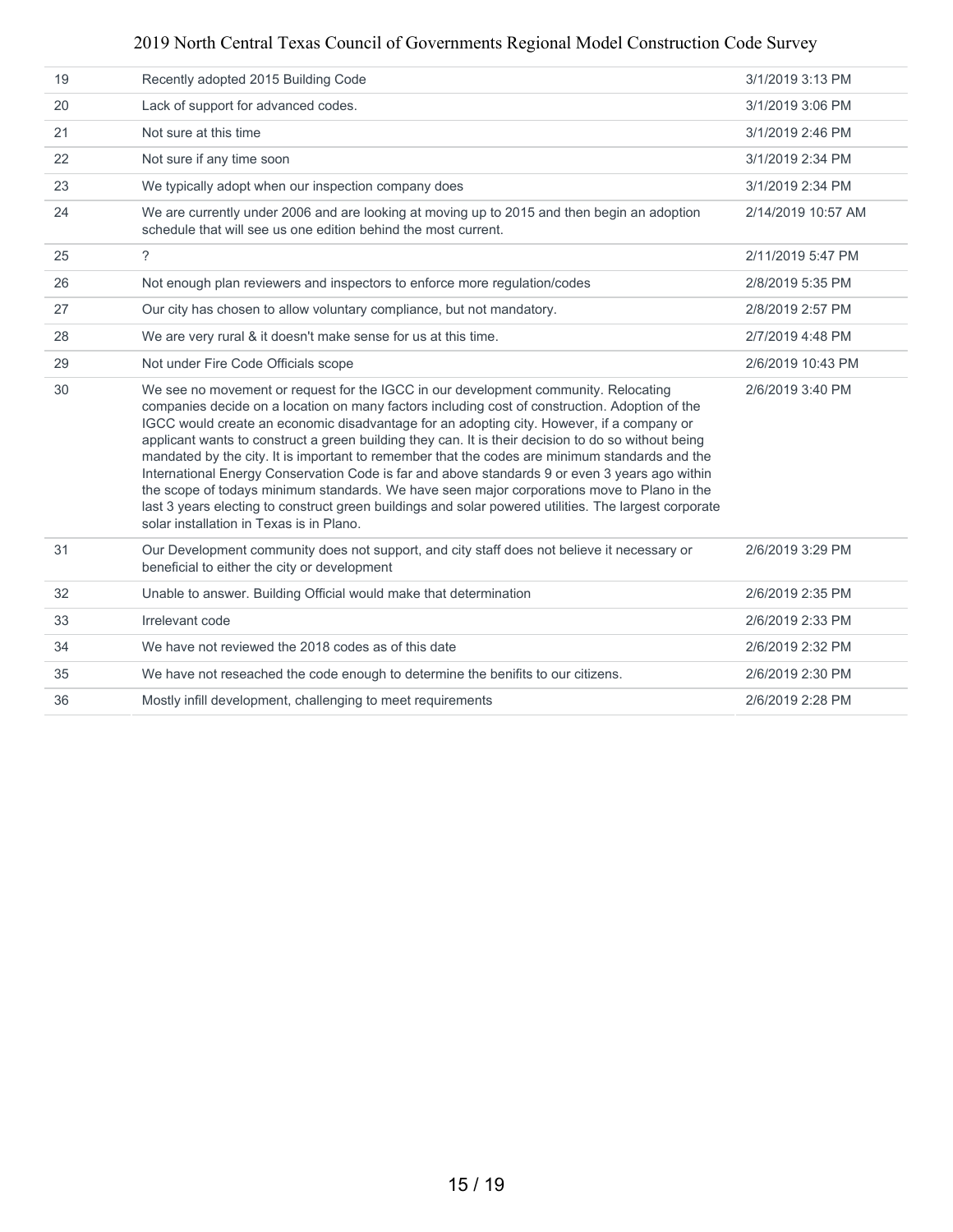# Q10 Does your city need assistance with adopting more current codes?



| <b>ANSWER CHOICES</b> | <b>RESPONSES</b> |    |
|-----------------------|------------------|----|
| Yes                   | 11.69%           | 9  |
| No                    | 88.31%           | 68 |
| <b>TOTAL</b>          |                  | 77 |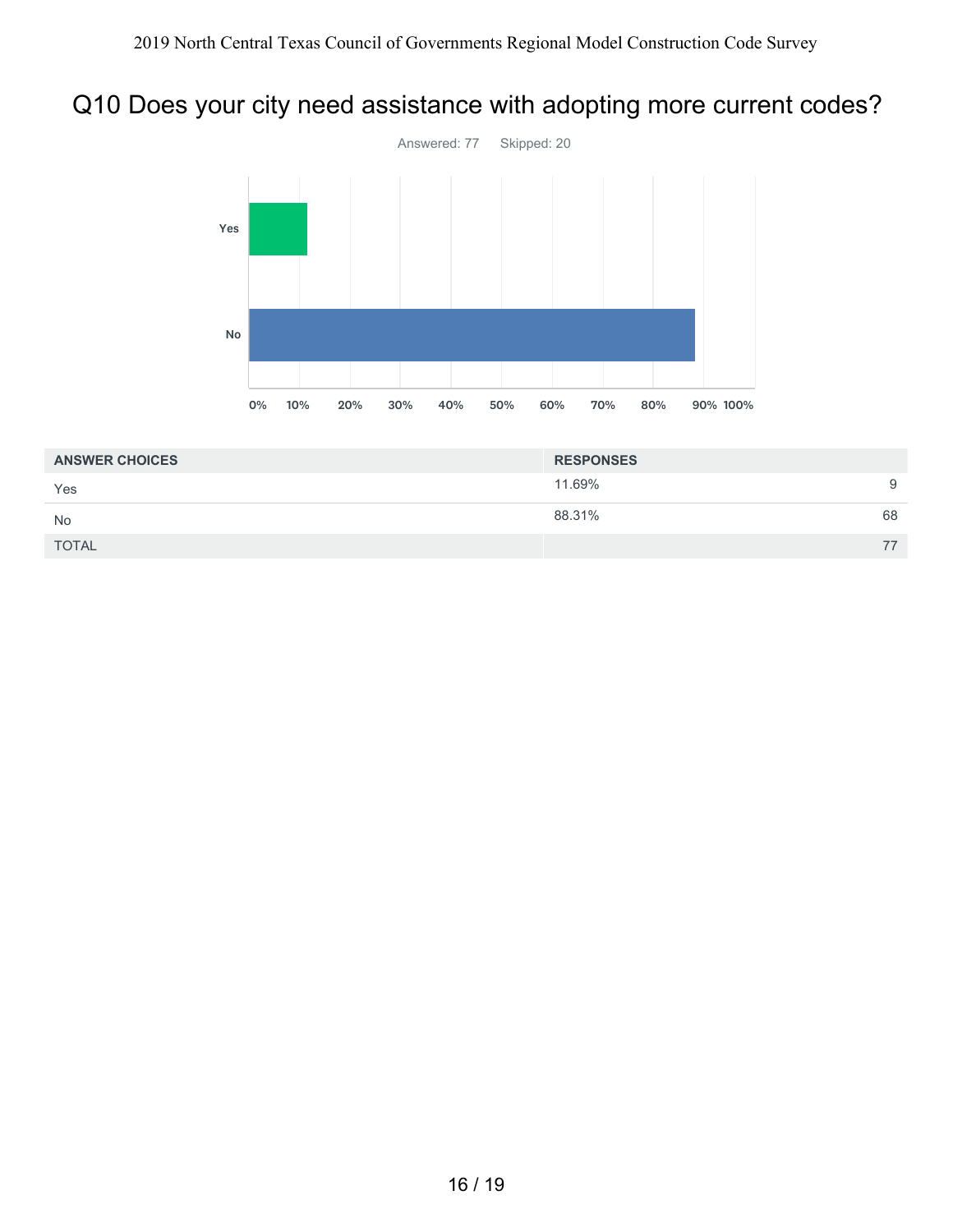## Q11 What additional assistance would your city desire in relation to the code adoption/amendment adoption process?

| Answered: 28 |  | Skipped: 69 |  |
|--------------|--|-------------|--|
|--------------|--|-------------|--|

| #  | <b>RESPONSES</b>                                                                                                                                                                                                                  | <b>DATE</b>        |
|----|-----------------------------------------------------------------------------------------------------------------------------------------------------------------------------------------------------------------------------------|--------------------|
| 1  | Would like a visual matrix of the code changes since last version of code compared to new code<br>being adopted.                                                                                                                  | 3/27/2019 8:15 AM  |
| 2  | None                                                                                                                                                                                                                              | 3/19/2019 7:43 AM  |
| 3  | people and money                                                                                                                                                                                                                  | 3/18/2019 4:40 PM  |
| 4  | None                                                                                                                                                                                                                              | 3/13/2019 11:01 AM |
| 5  | We would like help in finding out how to get the updated resources.                                                                                                                                                               | 3/8/2019 10:28 AM  |
| 6  | None                                                                                                                                                                                                                              | 3/8/2019 9:06 AM   |
| 7  | None                                                                                                                                                                                                                              | 3/5/2019 10:52 AM  |
| 8  | None. We are now in the process of reviewing the 2018 code cycle for adoption                                                                                                                                                     | 3/5/2019 10:40 AM  |
| 9  | Increase the ICC sponsored code update seminars                                                                                                                                                                                   | 3/4/2019 4:25 PM   |
| 10 | More Staff                                                                                                                                                                                                                        | 3/4/2019 2:40 PM   |
| 11 | N/A                                                                                                                                                                                                                               | 3/4/2019 1:09 PM   |
| 12 | None at this time.                                                                                                                                                                                                                | 3/4/2019 12:43 PM  |
| 13 | Any information is helpful.                                                                                                                                                                                                       | 3/4/2019 12:13 PM  |
| 14 | none                                                                                                                                                                                                                              | 3/4/2019 9:54 AM   |
| 15 | Provide a comparison between the 2009 and 2015 I-codes                                                                                                                                                                            | 3/1/2019 4:38 PM   |
| 16 | N/A                                                                                                                                                                                                                               | 3/1/2019 3:15 PM   |
| 17 | Clear and concise information about significant changes to be distributed to contractors prior to<br>adoption.                                                                                                                    | 3/1/2019 3:08 PM   |
| 18 | I think we are moving in the right direction as the code council has been very helpful in answering<br>all of my questions, but I am sure we will have more as this will be only the 2nd time that we have<br>adopted a new code. | 2/14/2019 10:58 AM |
| 19 | <b>ICC Guidance</b>                                                                                                                                                                                                               | 2/11/2019 5:54 PM  |
| 20 | None                                                                                                                                                                                                                              | 2/8/2019 5:36 PM   |
| 21 | Building department has no experience with code adoptions. Assistance would be helpful for them<br>to learn from someone that is experience with all of the codes other than IFC.                                                 | 2/6/2019 10:45 PM  |
| 22 | N/A                                                                                                                                                                                                                               | 2/6/2019 5:13 PM   |
| 23 | na                                                                                                                                                                                                                                | 2/6/2019 4:19 PM   |
| 24 | None                                                                                                                                                                                                                              | 2/6/2019 4:09 PM   |
| 25 | <b>NA</b>                                                                                                                                                                                                                         | 2/6/2019 3:30 PM   |
| 26 | Handouts highlighting the major changes, other than relying on the "Significant Changes" books<br>published by ICC.                                                                                                               | 2/6/2019 2:34 PM   |
| 27 | none                                                                                                                                                                                                                              | 2/6/2019 2:33 PM   |
| 28 | Training on significant changes                                                                                                                                                                                                   | 2/6/2019 2:28 PM   |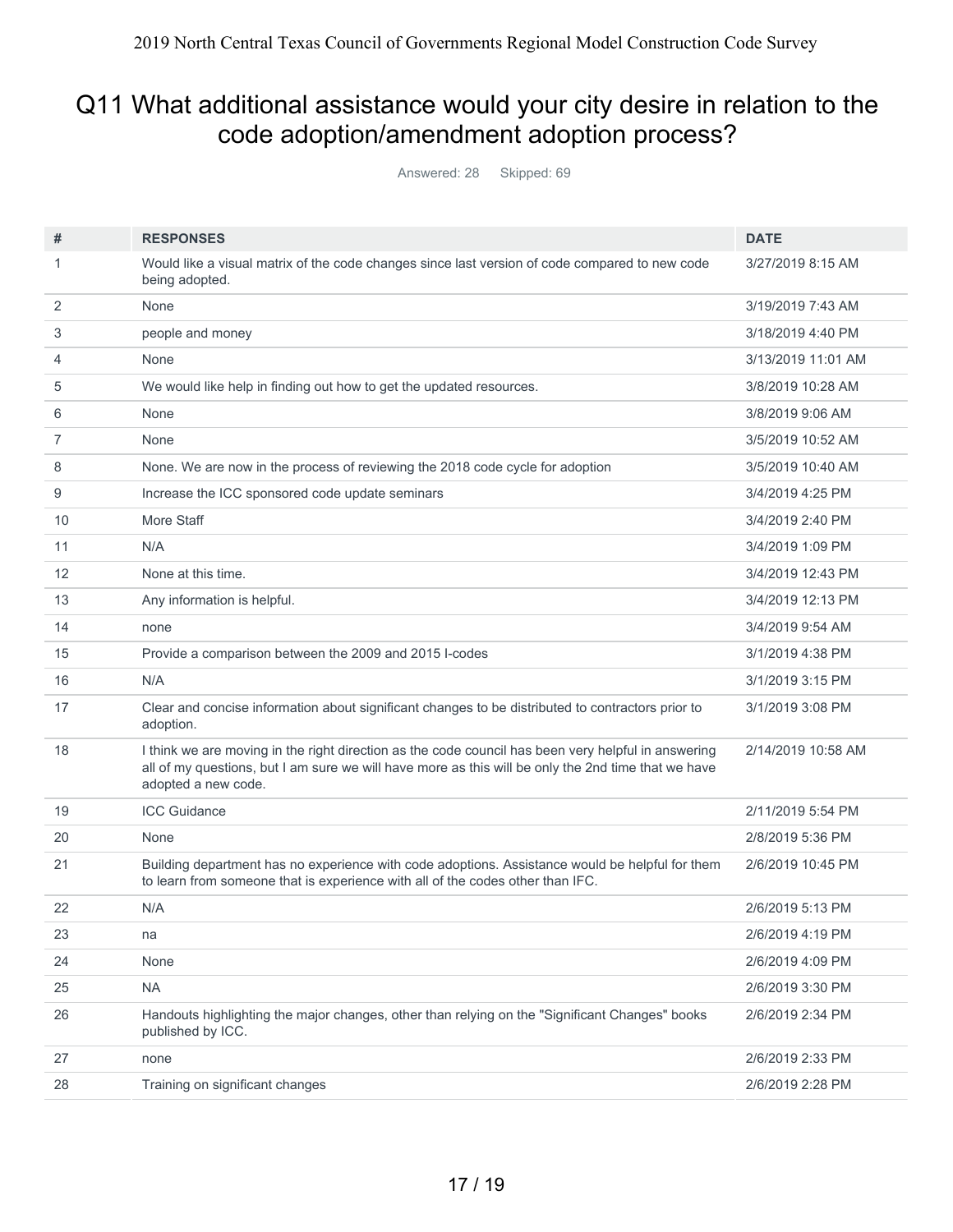## Q12 Please list any comments or suggestions regarding the NCTCOG amendments, code adoption process, or this survey.

| Answered: 18 |  | Skipped: 79 |
|--------------|--|-------------|
|--------------|--|-------------|

| #  | <b>RESPONSES</b>                                                                                                                                                                                                                                                                                       | <b>DATE</b>        |
|----|--------------------------------------------------------------------------------------------------------------------------------------------------------------------------------------------------------------------------------------------------------------------------------------------------------|--------------------|
|    |                                                                                                                                                                                                                                                                                                        |                    |
| 1  | none                                                                                                                                                                                                                                                                                                   | 3/27/2019 8:15 AM  |
| 2  | not needed                                                                                                                                                                                                                                                                                             | 3/18/2019 4:40 PM  |
| 3  | We rely on the NCTOG as our resource to vet codes prior to us adopting them.                                                                                                                                                                                                                           | 3/13/2019 11:01 AM |
| 4  | None                                                                                                                                                                                                                                                                                                   | 3/8/2019 9:06 AM   |
| 5  | This survey seems like a good tool to use.                                                                                                                                                                                                                                                             | 3/5/2019 10:52 AM  |
| 6  | Do away with "common practice in our area" as a reason for proposing a code amendment. Any<br>amendment should provide a valid life-safety reason for proposing the amendment, not an opinion.                                                                                                         | 3/5/2019 10:40 AM  |
| 7  | No other comments                                                                                                                                                                                                                                                                                      | 3/4/2019 4:25 PM   |
| 8  | N/A                                                                                                                                                                                                                                                                                                    | 3/4/2019 1:09 PM   |
| 9  | Have a meeting with staff, mayor and council to discuss adopting the NCTCOG amendments.                                                                                                                                                                                                                | 3/1/2019 4:38 PM   |
| 10 | N/A                                                                                                                                                                                                                                                                                                    | 3/1/2019 3:15 PM   |
| 11 | I applaud all the dedication and effort contributed towards regional code standardization attempts.<br>If future amendments can be minimized through the utilization of reference to current industry<br>standards, then applicators will be more focused on a standard-process for their workmanship. | 2/11/2019 5:54 PM  |
| 12 | None                                                                                                                                                                                                                                                                                                   | 2/8/2019 5:36 PM   |
| 13 | na                                                                                                                                                                                                                                                                                                     | 2/6/2019 4:19 PM   |
| 14 | Proof read your amendment before posting them for cities to review                                                                                                                                                                                                                                     | 2/6/2019 4:09 PM   |
| 15 | There needs to be a more thorough look at the amendments that we keep adopting year after year<br>while the items are already addressed in the code.                                                                                                                                                   | 2/6/2019 3:43 PM   |
| 16 | <b>NA</b>                                                                                                                                                                                                                                                                                              | 2/6/2019 3:30 PM   |
| 17 | I would like a copy of the results of this survey.                                                                                                                                                                                                                                                     | 2/6/2019 2:34 PM   |
| 18 | none                                                                                                                                                                                                                                                                                                   | 2/6/2019 2:33 PM   |